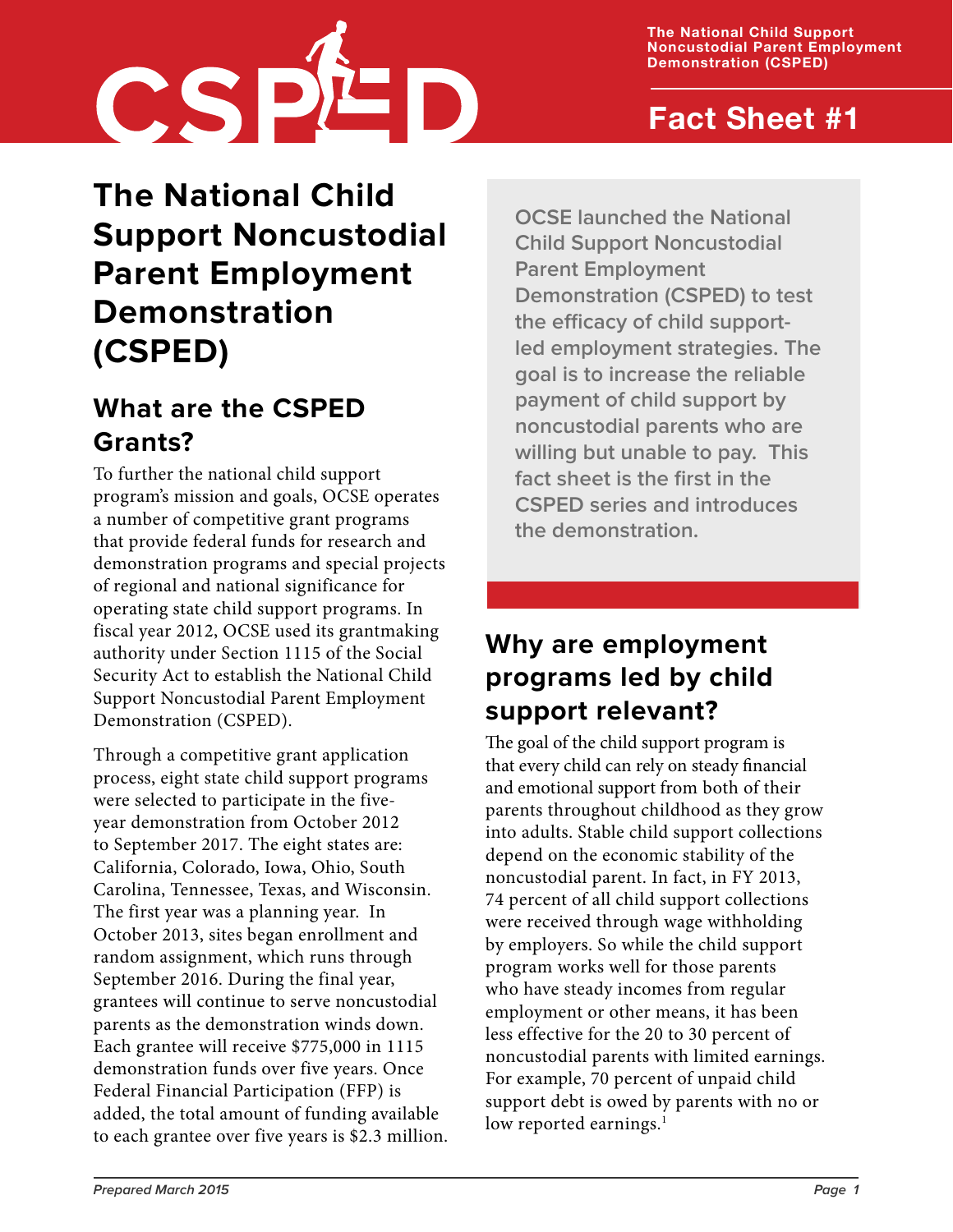Noncustodial fathers care about their children and want to provide for them. However, noncustodial fathers with little or no connection to the formal labor market cannot pay consistent support, increasing the likelihood that they and their children are poor. These parents face multiple employment barriers. Criminal records are common among this population, further reducing their employment prospects. Nearly 90 percent have a high school education or less, and 40 percent do not work at all in a given year[.2](#page-3-1)Many also have health problems, substance abuse issues, unstable housing arrangements, and limited access to private transportation, all of which make it difficult to get and keep a job.

The child support program is uniquely positioned to effectively manage the delivery of employment services and assure results for children. Prior research shows that child supportled employment programs are more likely to yield results for noncustodial parents and their children.[3](#page-3-2) The child support program serves 80 percent of poor custodial families and has a strong stake in seeing that poor noncustodial parents are able to support their children[.4](#page-3-3) Managing employment programs allows the child support program to ensure that noncustodial parents receive the services they need to find work. Once they find a job, wage withholding ensures that child support goes to custodial families.

## **The CSPED Model**

To be eligible for CSPED, noncustodial parents have to be in the child support program with a current support order and not making regular payments because they are under- or unemployed. As noted previously, the demonstration is child support-led. Specifically, this means the child support program sets the expectations and manages the program. It is the fiscal and lead agency in each site. It does not mean that child support programs provide the employment and fatherhood/parenting services. The child support program provides the child support piece and then it partners



**Manuel, a 39-year-old father of five, was laid off from his job of 16 years in May 2013. Shortly after, he was mugged. Thieves stole the \$1,000 in his wallet from his last paycheck he had just cashed. More devastating to Manuel, they took his Social Security card and permanent residence card. He didn't have funds to pay rent or replace the stolen identification, and no employer would hire him without them.**

## **"Participating in CO-PEP changed my life for the better"**

**A Colorado project, Jefferson County CO-PEP, stepped in to help. CO-PEP staff contacted the landlord and worked out a payment arrangement and helped Manuel navigate the complicated immigration system to get a new passport and Social Security card.**

**(continued on next page)**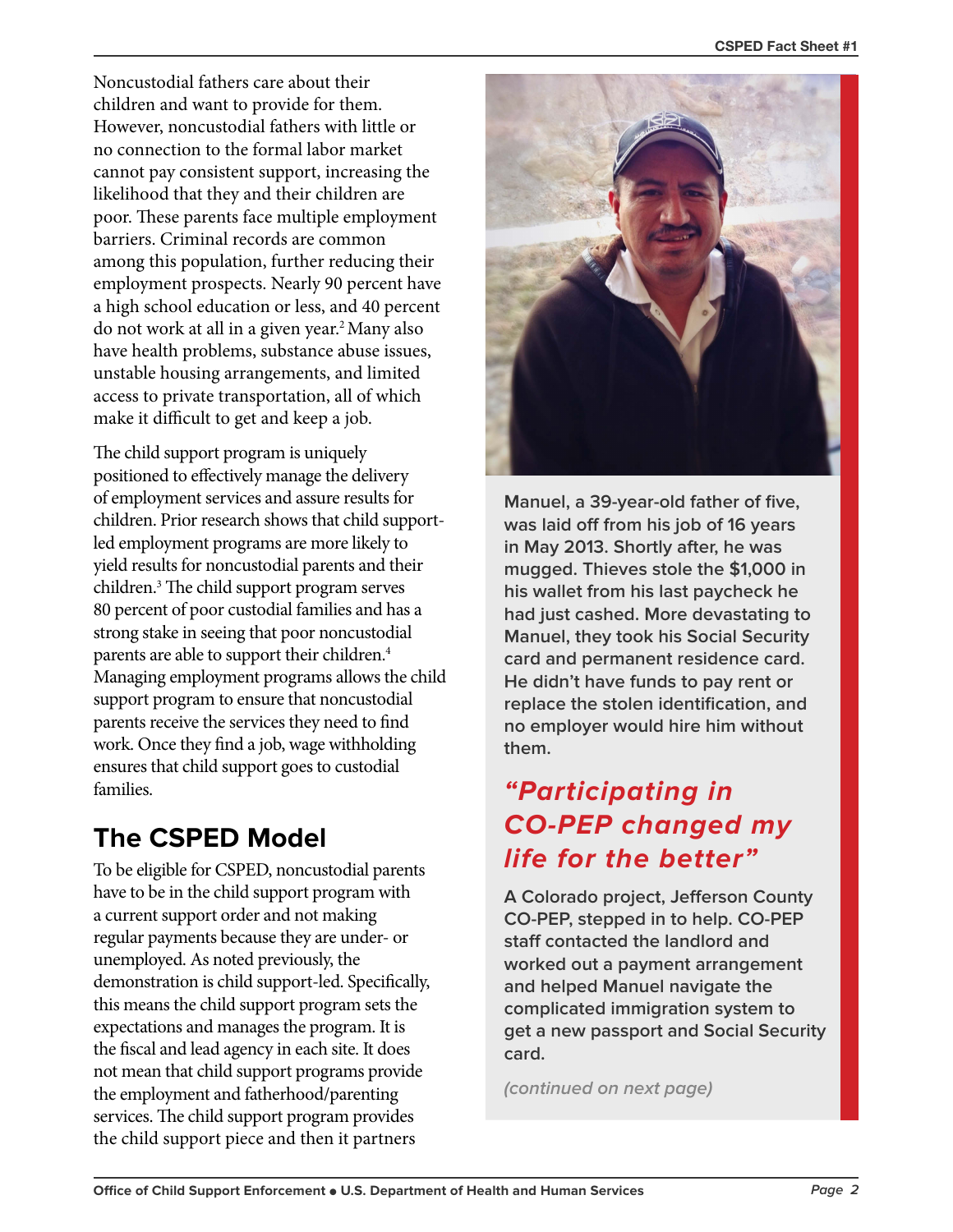with employment and fatherhood/parenting programs to provide those services.

## **CSPED is comprised of four core services:**

- **• Case Management -** Case managers provide entry to program services and assure program and participant accountability.
- **• Enhanced Child Support Services –** The locations operating CSPED in each state temporarily suspend discretionary enforcement tools, such as revoking drivers' licenses, and expedite review and adjustment, if appropriate, of child support orders. States are also encouraged to reduce state-owed child support debt in return for successful program outcomes.
- **• Employment-Oriented Services –** The grantees provide job search assistance, job readiness training, job development and placement, and job retention services. Some also provide short-term skills training, on-the-job training, and courses toward a high school diploma.
- **• Fatherhood/Parenting Activities using Peer Support –** The grantees provide fatherhood/parenting classes from an OCSEapproved curriculum using a peer support format.

The grantees partner with a domestic violence expert in their community who is available for training and consultation throughout the demonstration. They operate under a domestic violence plan developed during the planning year and reviewed by the domestic violence expert.

Each grantee has an incentive package that is used to encourage successful program outcomes among participants. Specific incentives vary among the sites, but typically include gift cards, bus passes, and tickets for child-oriented outings. Most sites also provide limited work supports, such as transportation assistance, uniforms, emergency set asides, and assistance with child care.

**Within days, Manuel landed a job offer in a nursing home kitchen. He made his first full child support payment after struggling for nine months to make ends meet.** 

**Manuel said, "Participating in CO-PEP changed my life for the better by helping me work with Immigration, rental assistance, transportation, and my resume. [Before] I felt down, no energy, depressed, and overwhelmed. I didn't know where to start or what to do. My CO-PEP case manager provided me information about computers and the library which has really helped. She is still helping me get better and better. CO-PEP is helping me get back on my feet and provide for the needs of my children."**

## **Who Delivers CSPED Services?**

The eight state child support programs in the CSPED demonstration selected 18 local areas within their states to implement CSPED. Each local area has a site manager who is a child support worker at the local office. The child support programs partner with local agencies to deliver CSPED services, allowing the partners to do what they do best.

## **How is CSPED being evaluated?**

CSPED is being evaluated using random assignment, the most rigorous evaluation method available. OCSE awarded a grant to the Wisconsin Department of Children and Families (DCF) to evaluate CSPED. DCF, in turn, partnered with the University of Wisconsin, Institute for Research on Poverty and Mathematica Policy Research to conduct the evaluation.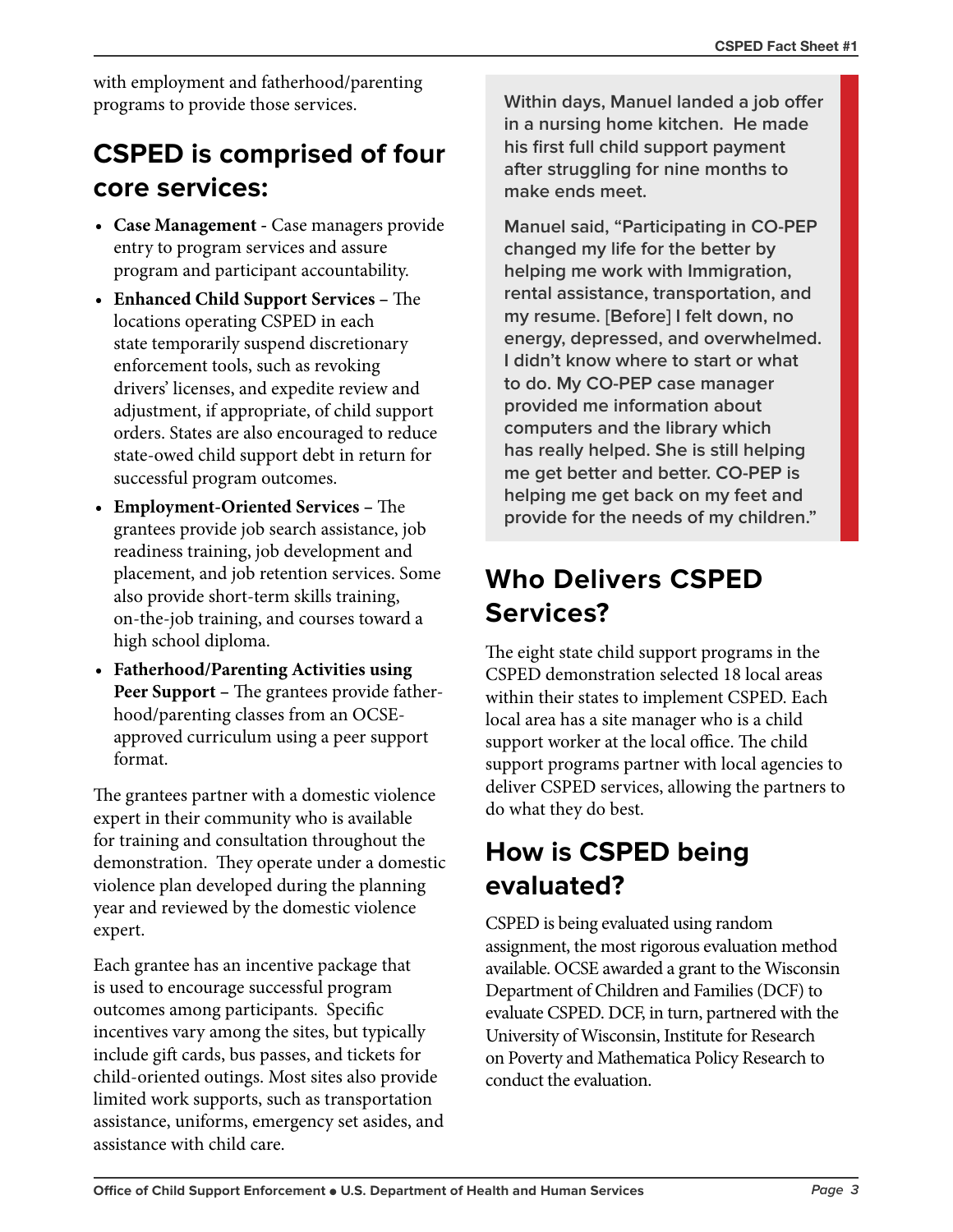### **References**

- <span id="page-3-0"></span><sup>1.</sup> Sorensen, Elaine, Liliana Sousa, and Simon Schaner. (2007) Assessing Child Support Arrears in Nine Large States and the Nation. Washington, DC: Urban Institute.
- <span id="page-3-1"></span><sup>2.</sup> Sorensen, Elaine and Helen Oliver. (2002) Policy Reforms are Needed to Increase Child Support From Poor Fathers. Washington, DC: Urban Institute.
- <span id="page-3-2"></span><sup>3.</sup> Doolittle, Fred, Virginia Knox, Cynthia Miller, and Sharon Rowser. (1998) Building Opportunities, Enforcing Obligations: Implementation and Interim Impacts of Parents' Fair Share. New York: MDRC.
- <span id="page-3-3"></span>4. Lippold, Kye and Elaine Sorensen. (2013) Characteristics of Families Served by the Child Support (IV-D) Program: 2010 Census Survey Results. Washington, DC: Urban Institute.

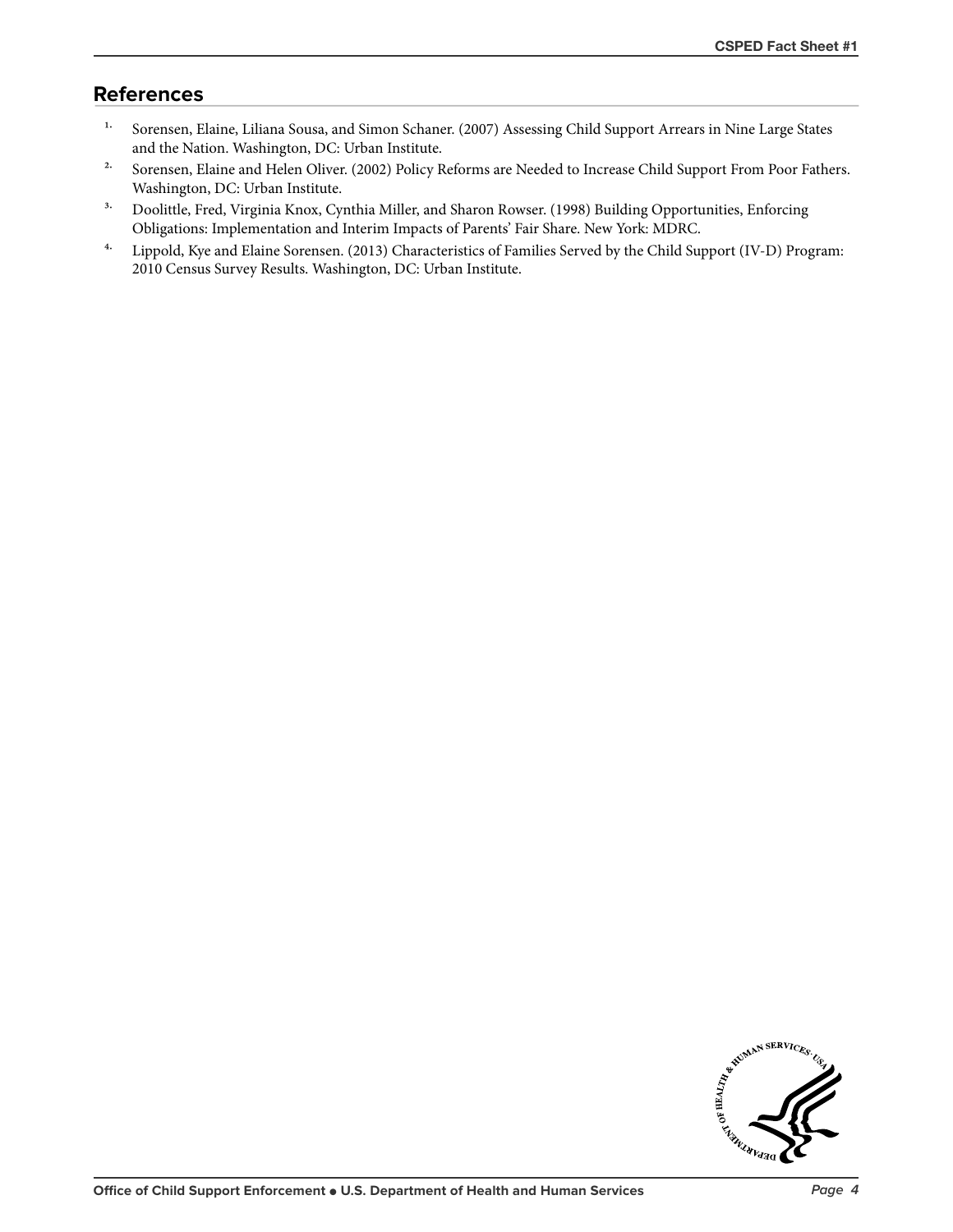#### **California - Pathways to Self-Sufficiency (PASS)**

| <b>Location of Lead Agency</b> | <b>Employment Provider</b> | <b>Fatherhood/Parenting Provider</b> | Domestic Violence Expert                         |
|--------------------------------|----------------------------|--------------------------------------|--------------------------------------------------|
| Stanislaus County              | Alliance Worknet           | Center for Human Services            | <b>Haven Women's Center of Stanislaus County</b> |

### **Colorado - Colorado Parent Employment Project (CO-PEP)**

| <b>Location of Lead Agency</b> | <b>Employment Provider</b>                  | <b>Fatherhood/Parenting Provider</b>                                         | <b>Domestic Violence Expert</b>                                                                                                                                                                                             |
|--------------------------------|---------------------------------------------|------------------------------------------------------------------------------|-----------------------------------------------------------------------------------------------------------------------------------------------------------------------------------------------------------------------------|
| Arapahoe County                | <b>Workforce Center</b>                     | Arapahoe County Fatherhood<br><b>Coordinator and Aurora Mental</b><br>Health | Gateway, and Colorado Department of Human<br>Services Domestic Violence Program (state level)                                                                                                                               |
| Boulder County*                | Workforce                                   | Steven Gimple, Licensed Family<br>Therapist                                  | Safehouse Progressive Alliance for Nonviolence,<br>Safe Shelter of St. Vrain Valley, and Colorado<br>Department of Human Services Domestic<br>Violence Program (state level)                                                |
| El Paso County                 | <b>Goodwill Industries</b>                  | Responsible Fatherhood                                                       | TESSA, CASA, and Colorado Department of<br>Human Services Domestic Violence Program<br>(state level)                                                                                                                        |
| Jefferson County               | Workforce Center and<br>Goodwill Industries | David Rossett                                                                | Whitian House, Family Tree, National Coalition<br>Against Domestic Violence, Jefferson Center<br>for Mental Health, Crisis Hotline, and Colorado<br>Department of Human Services Domestic<br>Violence Program (state level) |
| <b>Prowers County</b>          | <b>Workforce Center</b>                     | Prowers County Department of<br><b>Human Services</b>                        | Domestic Safety Resource Center, Partnership<br>for Progress, 11th Judicial District's Family Court<br>Facilitator, and Colorado Department of Human<br>Services Domestic Violence Program (state level)                    |

\* Boulder County exited the program in February 2015 due to staffing changes.

### **Iowa - Reliable Employment and Child Support Help (REACH)**

| <b>Location of Lead Agency</b> | <b>Employment Provider</b>                     | <b>Fatherhood/Parenting Provider</b>                        | Domestic Violence Expert             |
|--------------------------------|------------------------------------------------|-------------------------------------------------------------|--------------------------------------|
| Des Moines Regional Area       | Evelyn K. Davis Center<br>for Working Families | Visiting Nurse Services of Iowa<br>and Dad's With A Purpose | Iowa Coalition for Domestic Violence |

### **Ohio - Right Path for Fathers Partnership**

| <b>Location of Lead Agency</b> | <b>Employment Provider</b>                                                   | <b>Fatherhood/Parenting Provider</b> | <b>Domestic Violence Expert</b> |
|--------------------------------|------------------------------------------------------------------------------|--------------------------------------|---------------------------------|
| <b>Stark County</b>            | Goodwill Industries<br>and Stark County<br><b>Community Action</b><br>Agency | Early Childhood Resource<br>Center   | Domestic Violence Project       |